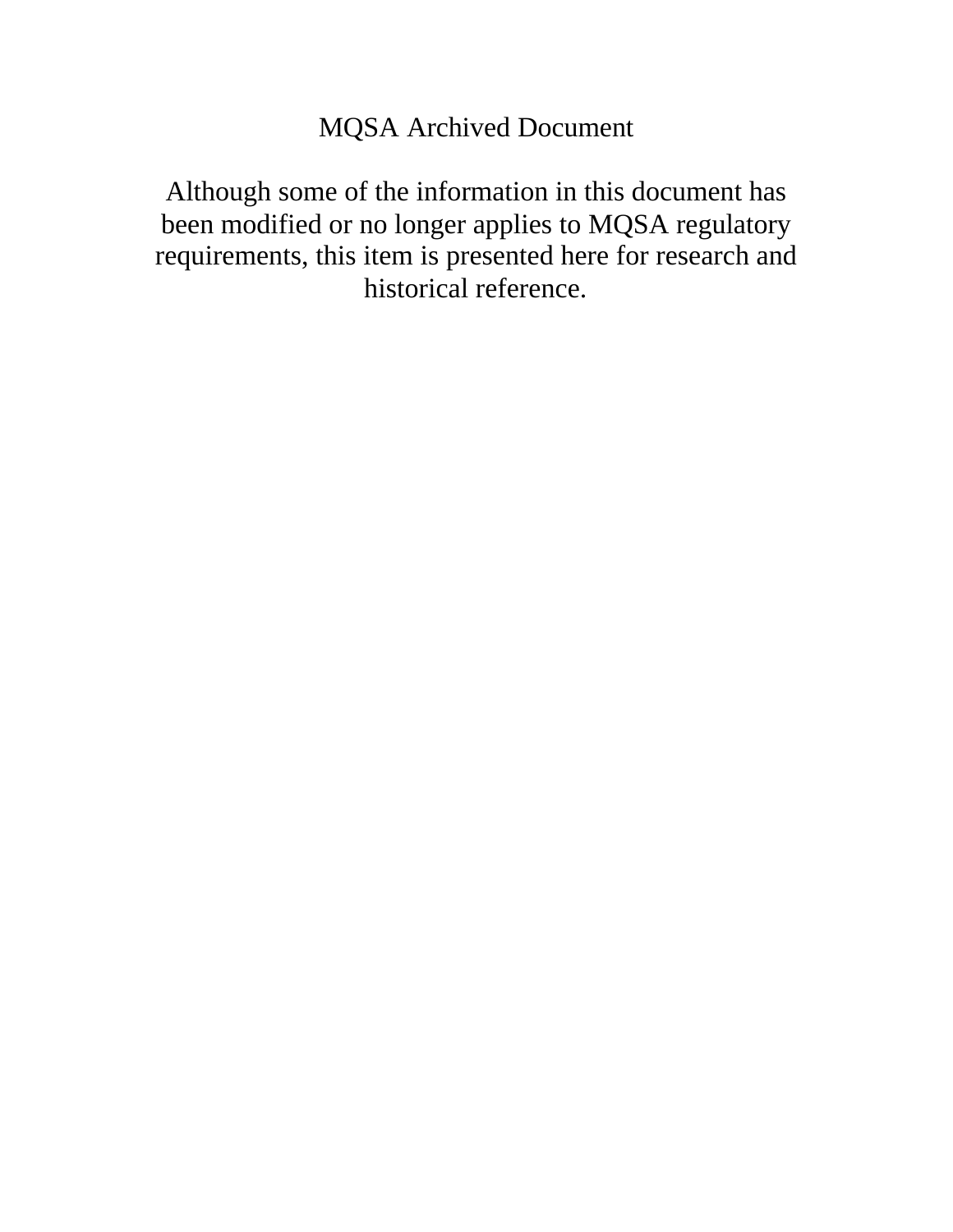# **The Mammography Quality Standards Act Final Regulations: Modifications to the Policy Guidance Help System Due to the September 11, 2001 Terrorist Attacks; Final Guidance for Industry and FDA**

**Document issued on October 5, 2001**

**This document modifies and updates guidance appearing in the Policy Guidance Help System.** 



**U.S. Department Of Health and Human Services Food and Drug Administration Center for Devices and Radiological Health Inspection Support Branch Division of Mammography Quality and Radiation Programs Office of Health and Industry Programs**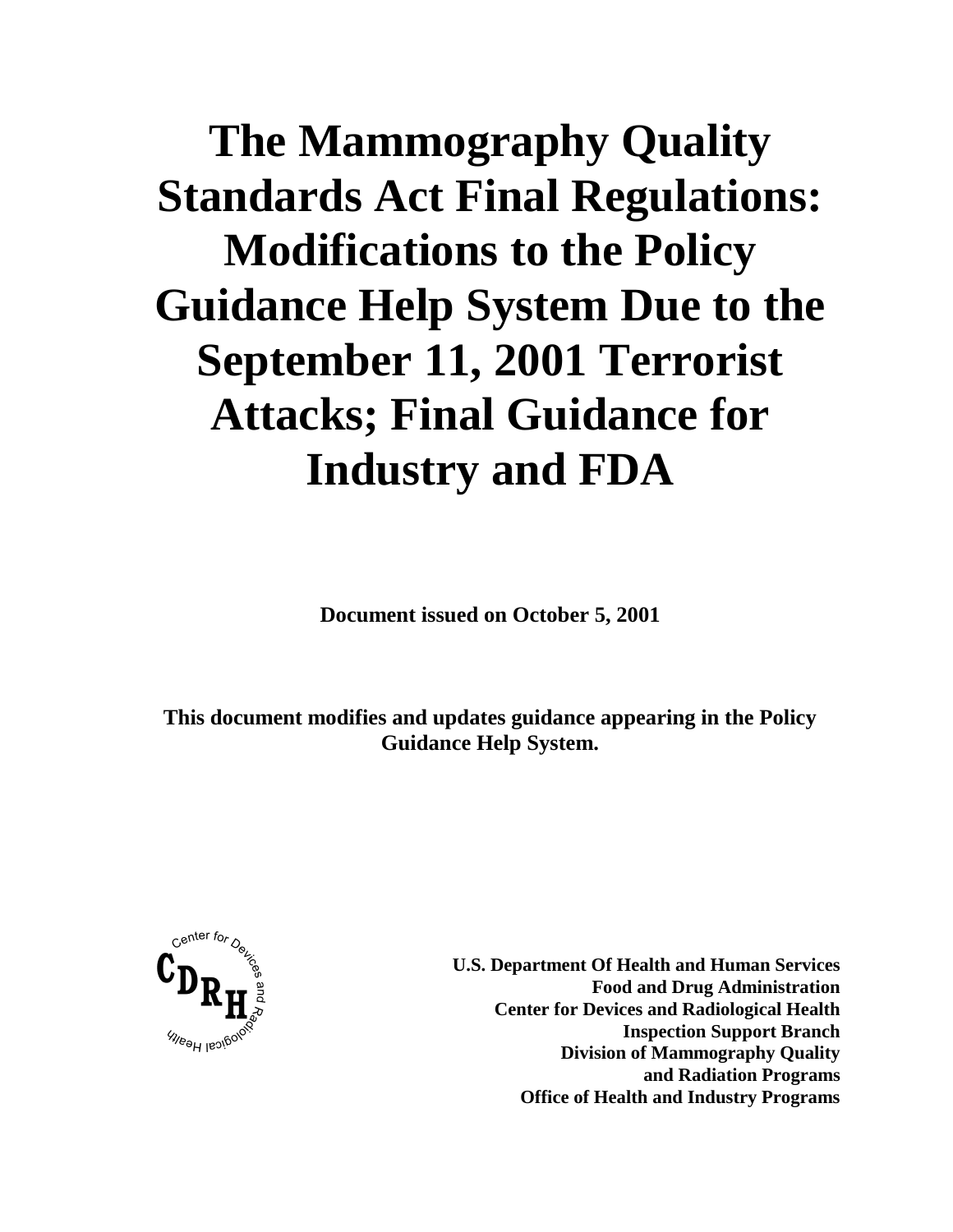## **Preface**

#### **Public Comment**

Comments and suggestions may be submitted at any time for Agency consideration to Dockets Management Branch, Division of Management Systems and Policy, Office of Human Resources and Management Services, Food and Drug Administration, 5630 Fishers Lane, Room 1061, (HFA-305), Rockville, MD, 20852. When submitting comments, please refer to the exact title of this guidance document. Comments may not be acted upon by the Agency until the document is next revised or updated.

For questions regarding the use or interpretation of this guidance contact Charles Finder at (301) 594-3332 or email caf@cdrh.fda.gov.

#### **Additional Copies**

Additional copies are available from the Internet at:

[http://www.fda.gov/cdrh/mammography, or](http://www.fda.gov/cdrh/mammography/) CDRH Facts-On-Demand. In order to receive this document via your fax machine, call the CDRH Facts-On-Demand system at 800-899-0381 or 301-827-0111 from a touch-tone telephone. Press 1 to enter the system. At the second voice prompt, press 1 to order a document. Enter the document number 1384 followed by the pound sign (#). Follow the remaining voice prompts to complete your request.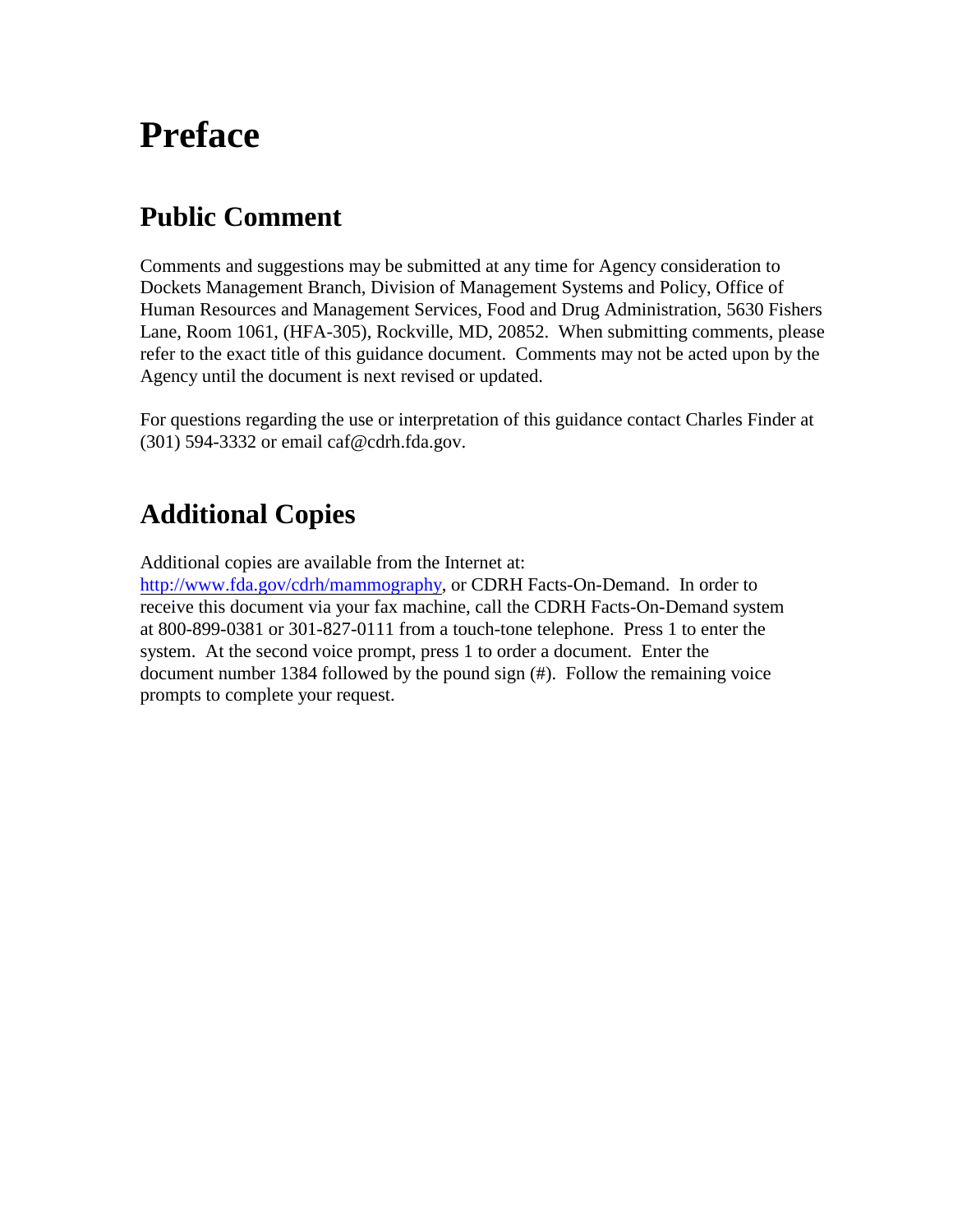## **The Mammography Quality Standards Act Final Regulations**: **Modifications to the Policy Guidance Help System Due to the September 11, 2001 Terrorist Attacks**

*This document is intended to provide guidance. It represents the Agency's current thinking on this topic. It does not create or confer any rights for or on any person and does not operate to bind Food and Drug Administration (FDA) or the public. An alternative approach may be used if such approach satisfies the requirements of the applicable statute, regulations, or both.*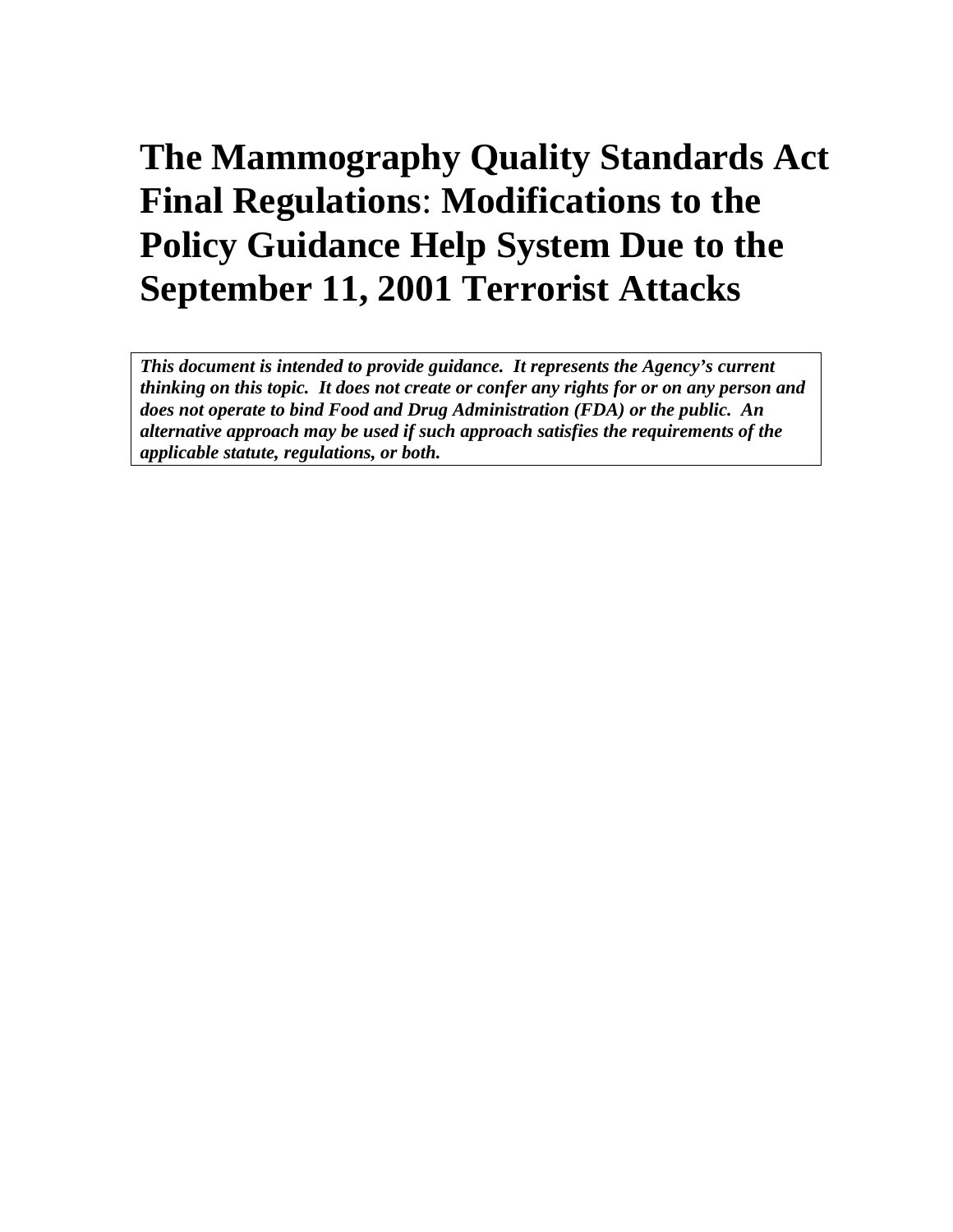### TABLE OF CONTENTS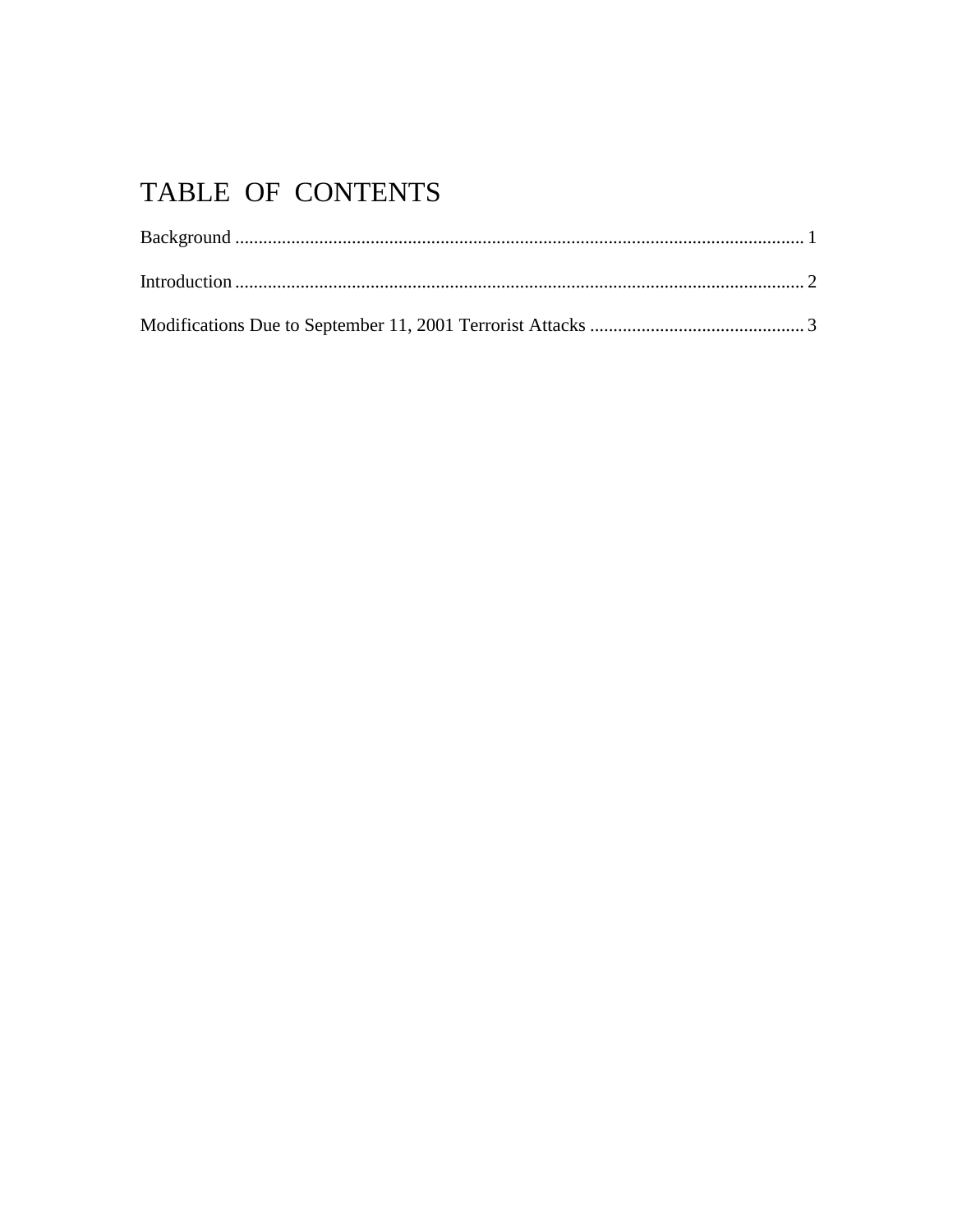#### **Background**

The Mammography Quality Standards Act was passed on October 27, 1992, to establish national quality standards for mammography. The MQSA required that to provide mammography services legally after October 1, 1994, all facilities, except facilities of the Department of Veterans Affairs, must be accredited by an approved accreditation body and certified by the Secretary of Health and Human Services (the Secretary). The authority to approve accreditation bodies and to certify facilities was delegated by the Secretary to the FDA. On October 28, 1997, the FDA published the MQSA final regulations in the *Federal Register.* The final regulations, under which mammography facilities are currently regulated, became effective April 28, 1999*.* The FDA compiled all final guidance referable to MQSA into a computerized searchable Policy Guidance Help System in November 1998. The Policy Guidance Help System is available on the Internet at:

[www.fda.gov/cdrh/mammography/guidance-rev.html](http://www.fda.gov/cdrh/mammography/guidance-rev.html)

This compliance guidance document serves to update the Policy Guidance Help System to be consistent with more recently issued guidance.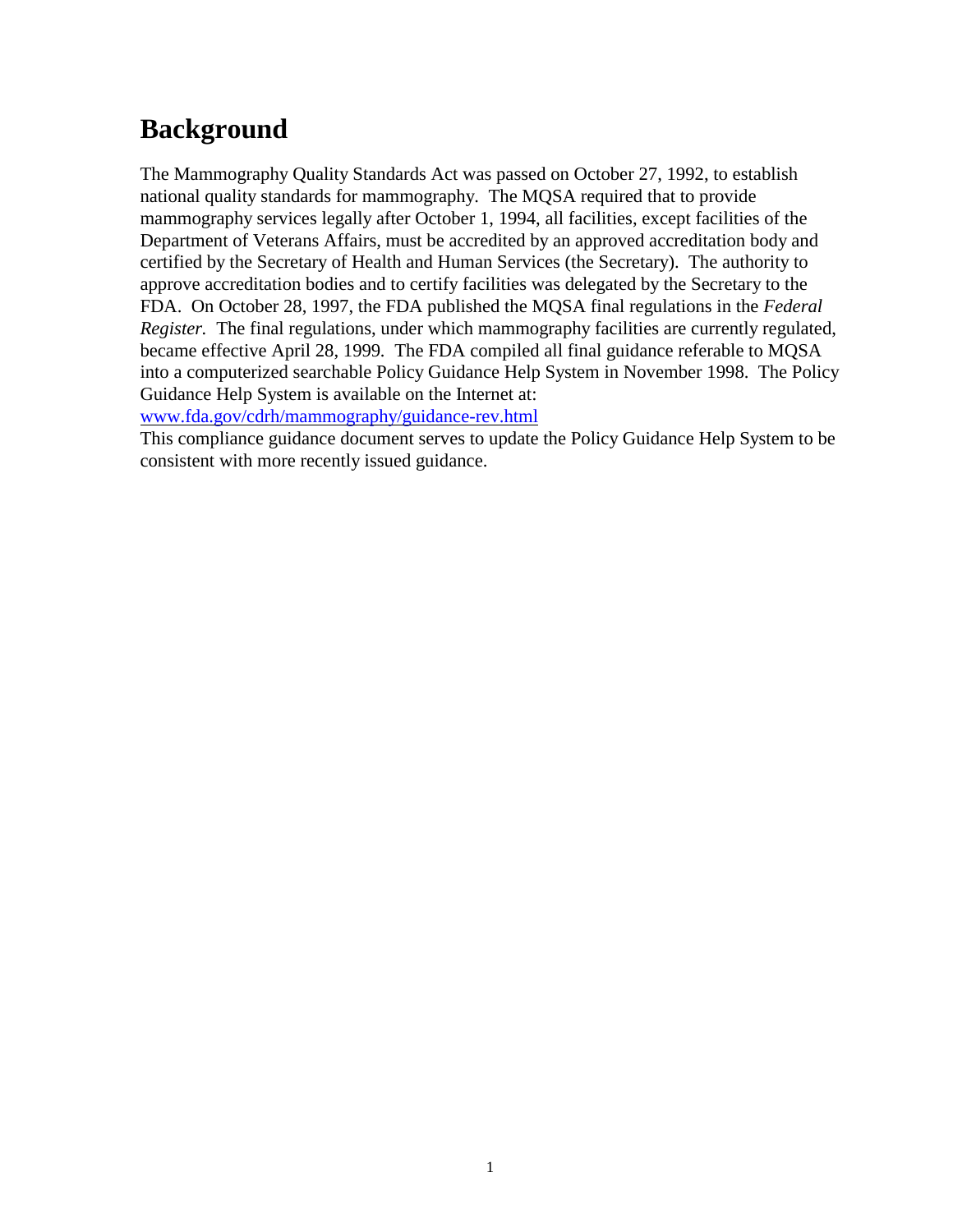#### **Introduction**

This document is intended to provide guidance to mammography facilities and their personnel. It represents the Food and Drug Administration's (FDA) current thinking on the final regulations implementing the Mammography Quality Standards Act (MQSA) (Pub. L. 102-539). The FDA uses mandatory language, such as shall, must, and require, when referring to statutory or regulatory requirements. The FDA uses non-mandatory language, such as should, may, can, and recommend when referring to guidance. It is the responsibility of the facility to read, understand, and follow the final regulations.

Under its own authority, a State may impose more stringent requirements beyond those specified under MQSA and its implementing regulations. A facility may want to check with the State or local authorities regarding their requirements.